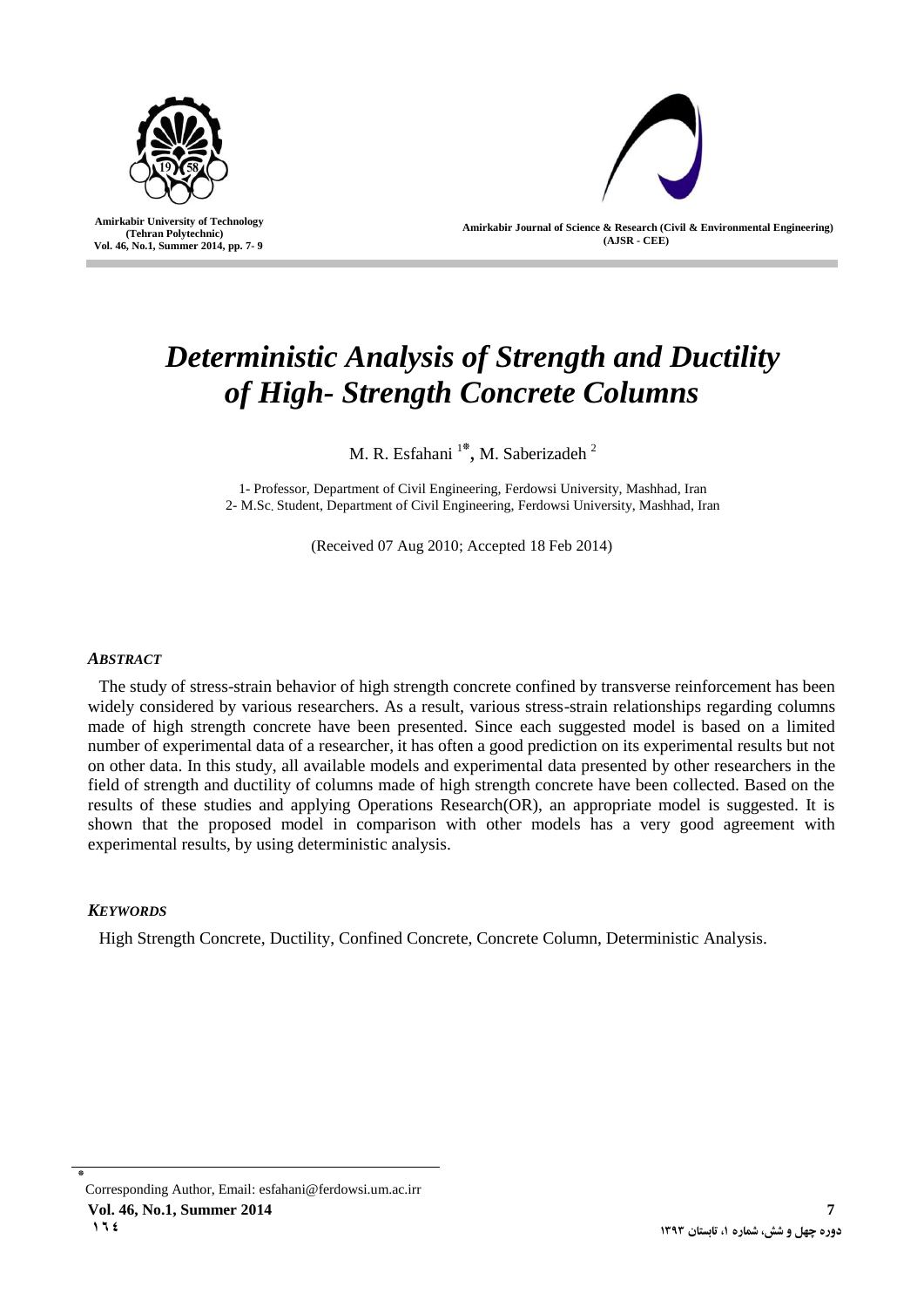#### **1- INTRODUCTION**

The development of concrete technology has increased the use of high-strength concrete (HSC) in the construction industry. With the improvement in concrete technology, concrete compressive strengths exceeding 100 MPa can easily be attained. Experimental research related to the behavior of high strength concrete members has increased significantly. However, with the availability of data on higher-strength concretes, the applicability of the code equations need to be reevaluated and the extrapolation of equations from lower strength to highstrength concretes needs more experimental verification. The experimental data on HSC columns still remains limited and the applicability of code equations to members made of HSC needs more experimental verification. Many researchers such as Sun and Sakino, [8], Cusson and Paultre [1], Kappos and Konstantinidis [2] and Razvi and Saatcioglu [4] indicated that both the strength and ductility of confined concrete increase with increasing volumetric ratio of ties. In one of the earlier studies, Saatcioglu and Razvi [7] stated that the passive confinement pressure generated by steel is directly proportional to the volumetric ratio of transverse steel. More importantly, Saatcioglu and Razvi [6] showed that for columns with constant volumetric ratios of transverse reinforcement, the behavior improved as the yield strength of the ties increased. The improvement was more pronounced in columns with lower concrete strength. For ductile behavior, columns with high strength concrete would require higher confining pressure. Therefore, a non-dimensional parameter,  $s f_{yh} / f'_{c}$ , called the mechanical ratio, which includes the variables discussed above would be more appropriate in evaluating the test data. In the previous studies, Nagashima et al. [3] and Saatcioglu and Razvi [6] showed that the deformation capacity increases with increasing mechanical ratio. According to these studies, the mechanical ratio of transverse reinforcement should be approximately 0.2 in order to obtain a ductile behavior. However, there is no explicit and unique definition of ductile behavior in these papers.

#### **2- METHODOLOGY**

The study of stress-strain behavior of high strength concrete confined by transverse reinforcement has been widely considered by various researchers. As a result, various models for stress-strain relationships regarding columns made of high strength concrete have been presented by many researchers such as Saatcioglu and Razvi [7]; Kappos and Konstantinidis [2] and Razvi and Saatcioglu [5]. Since each suggested model is based on a limited number of experimental data of a researcher, it often has a good prediction of its experimental results but not on other data. In this study, all available models and experimental data presented by other researchers in the field of strength and ductility of columns made of high strength concrete have been collected. Different parameters such as the shape of column section, the maximum strain, spacing and configuration of transverse reinforcement, concrete strength and the mechanical ratio  $sf_{\text{vh}}$  / $f$ <sup>'</sup><sub>c</sub> have been considered.

Based on the results of the study and applying Operations Research (OR), an appropriate model is proposed. By applying a deterministic analysis on the test results reported by other researchers, the proposed model is evaluated. As shown in figures 1 and 2, it is concluded that the proposed model has a very good agreement with experimental results by using the deterministic analysis.



**Fig. 1 Comparison between the proposed equation with different test results for confined concrete in circular columns**



**Fig. 2 Comparison between the proposed equation with different test results for confined concrete in square columns**